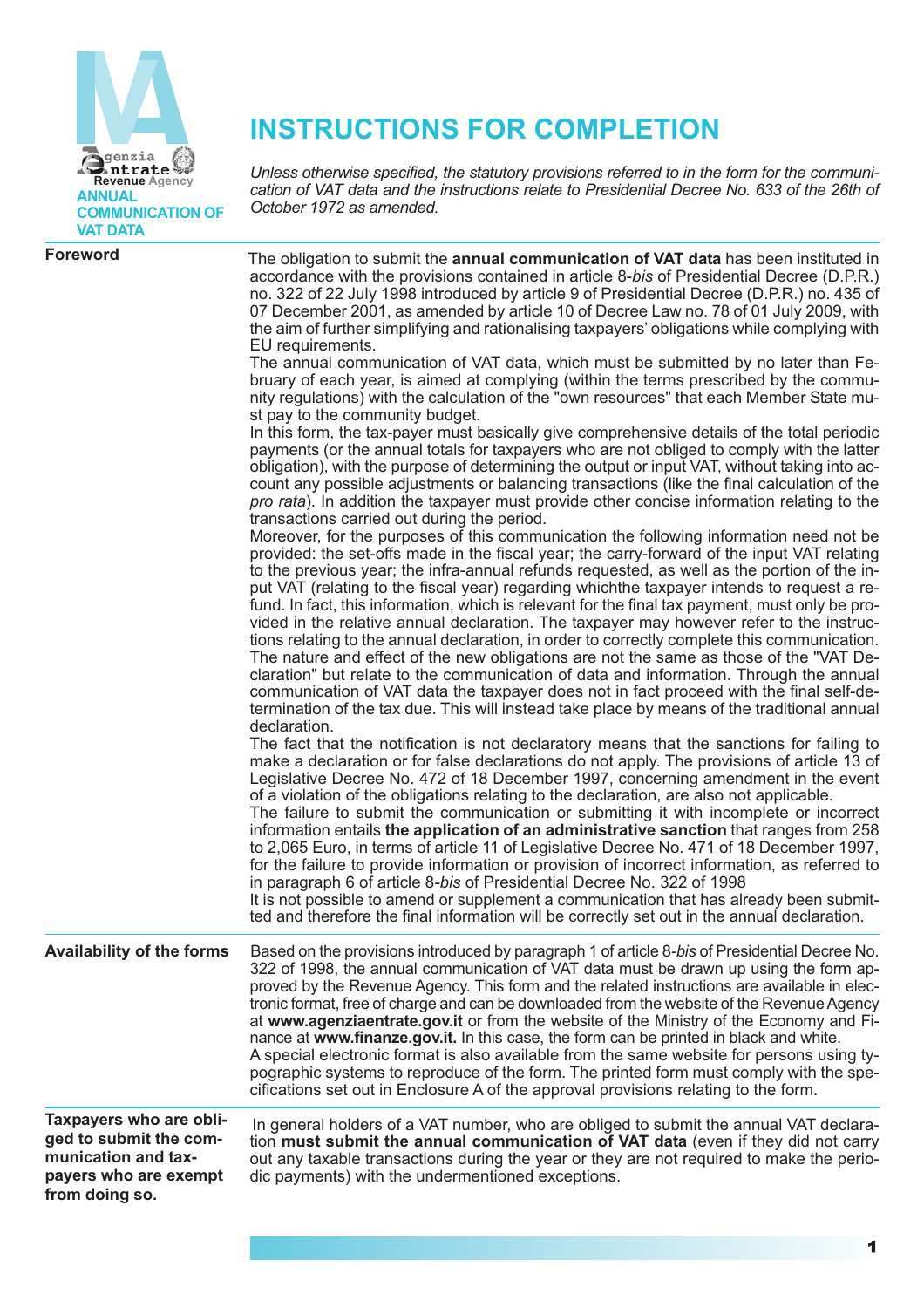## **The following parties are not obliged to submit the communication of VAT data:**

- Taxpayers who are exempt from having to submit the annual VAT declaration for the year to which the communication refers, namely:
	- Taxpayers, who for the fiscal year only recorded transactions, which are exempt in terms of article 10, as well as taxpayers, who having taken advantage of the exemption from the obligations to invoice and record in terms of article 36*-bis* only carried out exempt transactions, even if they are obliged for the same year to submit the annual VAT declaration pursuant to the implementation of the changes referred to in article 19-*bis2*. On the other hand, **the exemption is not applicable** if the taxpayer has recorded intracommunity transactions (paragraph 2 of article 48 of Decree Law 331/1993) or where purchases have been made, for which VAT is due from the assignees on the basis of specific regulation dispositions (e.g. purchases of pure gold and silver, scrap etc.);
	- agricultural producers who are exempt from the fulfilment of the obligations under the paragraph 6 of article 34 (agricultural producers who in the previous calendar year had a turnover that did not exceed 7,000 Euro);
	- persons who carry out activities relating to the organization of games, entertainment and other activities set out in the tariff enclosed under Presidential Decree No. 640 of 26 October 1972, who are exempt from the fulfilment of VAT obligations under the sixth paragraph of article 74 and who did not opt for the application of VAT in the ordinary manner;
	- the individual concerns that have leased out the only business (see circular no. 26 of 19 March 1985 and circular no. 72 of 4 November 1986) and who do not carry out another relevant activity for VAT purposes in the year to which the communication refers;
	- taxable persons, who are resident in other member states of the European Union, in the circumstances referred to in the second period of paragraph 3 of article 44 of Decree Law No. 331/1993 if, during the fiscal year they have only carried out transactions, which are not taxable, which are exempt, which are not subject to VAT or which do not carry an obligation to pay the tax;
	- persons who have opted for the application of the dispositions outlined in Law number 398 of 16 December 1991, who are exempt from the payment of VAT on all income obtained from commercial activities associated with institutional aims;
	- persons whose domicile or place of residence is outside the EU, who are not identified within the community and who have made themselves known within the State for VAT purposes according to the manners outlined in article 74-quinques for exemption from obligations regarding services rendered by electronic means to clients who are not VAT taxpayers with domicile or residence in Italy or another member state;

• persons referred to in article 74 of Presidential Decree No. 917 of the 22 December 1986, namely:

- Sate entities and administrations;
- municipalities, consortiums between local authorities, the associations and entities that manage state properties, the consortiums of communes in mountain areas, the provinces and the regions;
- the public authorities that perform state, social security, welfare and health functions, including the local health organisations;
- persons undergoing insolvency proceedings;
- individuals who, during the fiscal year to which the communication refers had a turnover equal to or less than 25,00.00 Euro even though they are obliged to submit the annual declaration;
- individuals making use of the regime reserved for minimum taxpayers as provided for by article 1, paragraphs from 96 to 117, of Law no. 244 of 24 December 2007;
- taxpayers who submit their VAT returns by February, as provided for by article 8-bis, second paragraph, final sentence of Presidential Decree no. 322 of 1998, introduced by article 10, Decree Law no. 78 of 1 July 2009, are also exempted.

For the purposes of determining the turnover during the year to which the communication refers, the taxpayer, as specified in Circular no. 113 of 31 May 2000, must make reference to the total turnover for all the activities carried out, even if they are managed with separate accounting. The calculation must also include the total sum of the transactions carried out or recorded or which are subject to recording within the ambit of the activity for which exemption from the annual VAT declaration and consequently, from the communication of information, is provided.

**Methods and terms for filing**

## *Methods and terms for filing*

The form for the annual communication of VAT data may **only be filed electronically**. Thus **any other method of submission is excluded.**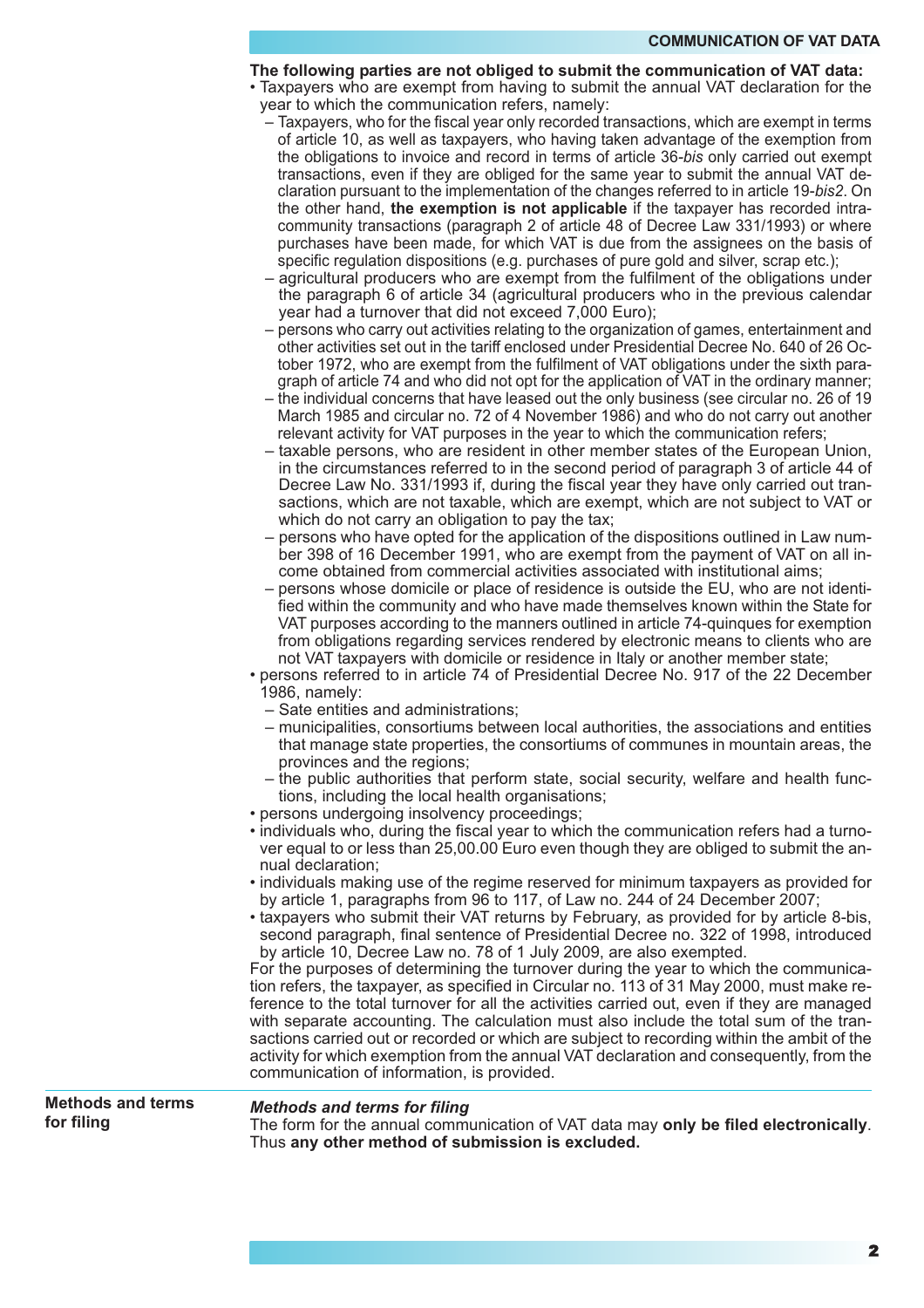**The form must be submitted by no later than the end of February of each year** and if the deadline for submitting the communication falls on a Saturday or holidays, it is extended to the next working day.

The communication may be submitted electronically:

a) directly by the taxpayer;

b) through authorized intermediaries.

## **a) Direct electronic filing**

- Persons who choose to file their communication directly must use:
- the **electronic Entratel service**, whenever the obligation exists to file the return of the withholding agents (Form 770, simplified or ordinary), in relation to more than twenty persons;
- the **electronic Internet service (Fisconline)**, whenever the obligation exists to file the return of withholding agents for no more than twenty persons or, despite the obligation to electronically file the other statements as laid down by Presidential Decree no. 322 of 1998, they are not required to file the statement of withholding agents.

It is pointed out that, in observance of the Ordinance issued by the Director of the Revenue Agency on 10 June 2009, taxpayers different to individuals must submit the current communication electronically through their own appointed agents, whose names must be communicated:

- electronically, through their own legal representative authorised to use the eServices of the Revenue Agency;
- on paper, by submitting the relevant request to be registered on the form provided to the office of the Revenue Agency which granted the authorisation if the user is already authorised, or to any office in the region in which the organisation has its tax domicile, if the user is not already authorised; the request may be submitted by the taxpayer's legal representative or contractual representative.

Agents appointed in the ways described above may choose to appoint other agents authorised to use the eServices of the Revenue Agency on behalf of non-resident companies which are identified directly for VAT purposes. The agents appointed must communicate the choice electronically and must therefore possess valid authorisation to use the Entratel channel or Fisconline.

For detailed information, please refer to Circular Letter no. 30/E of 25 June 2009 and the relative technical appendix available of the website www.agenziaentrate.gov.it.

**WARNING: it is pointed out that non-resident taxpayers who have identified themselves directly for VAT purposes in Italy in accordance with article 35-ter of Presidential Decree no. 633/72, must be authorised to use the Entratel electronic service and use the Internet site http://telematici.agenziaentrate.gov.it. As regards the methods for logging onto Entratel electronic service, please refer to the paragraph "Methods of authorization" letter a).**

# **b) Electronic filing through authorized intermediaries (entrusted subjects and companies of the group)**

#### **Entrusted subjects (art. 3. paragraph 3, Presidential Decree no. 322/1998)**

The intermediaries reported in art. 3, par. 3, Presidential Decree no. 322 of 1998, are required to electronically forward to the Revenue Agency, using the Entratel electronic service, both the communications prepared by them on behalf of the declarant and the communications prepared by the taxpayer for which they have taken on the obligation of electronic filing.

The authorized intermediaries belonging to the following categories are required to electronically file the communications they have prepared:

- those enrolled in the register of business consultants, accountants, commercial experts and labour consultants;
- those enrolled, since 30 September 1993, in the roll of experts kept by the chambers of commerce for the tax category, holding a degree in law or economics or equivalent degree and diploma in accountancy;
- those registered in the roll of lawyers;
- those enrolled in the register of accounting auditors under Legislative Decree no. 88 of 21 January 1992;
- trade union associations of entrepreneurs under art. 32, par. 1, letters a), b) and c), of Legislative Decree no. 241 of 1997;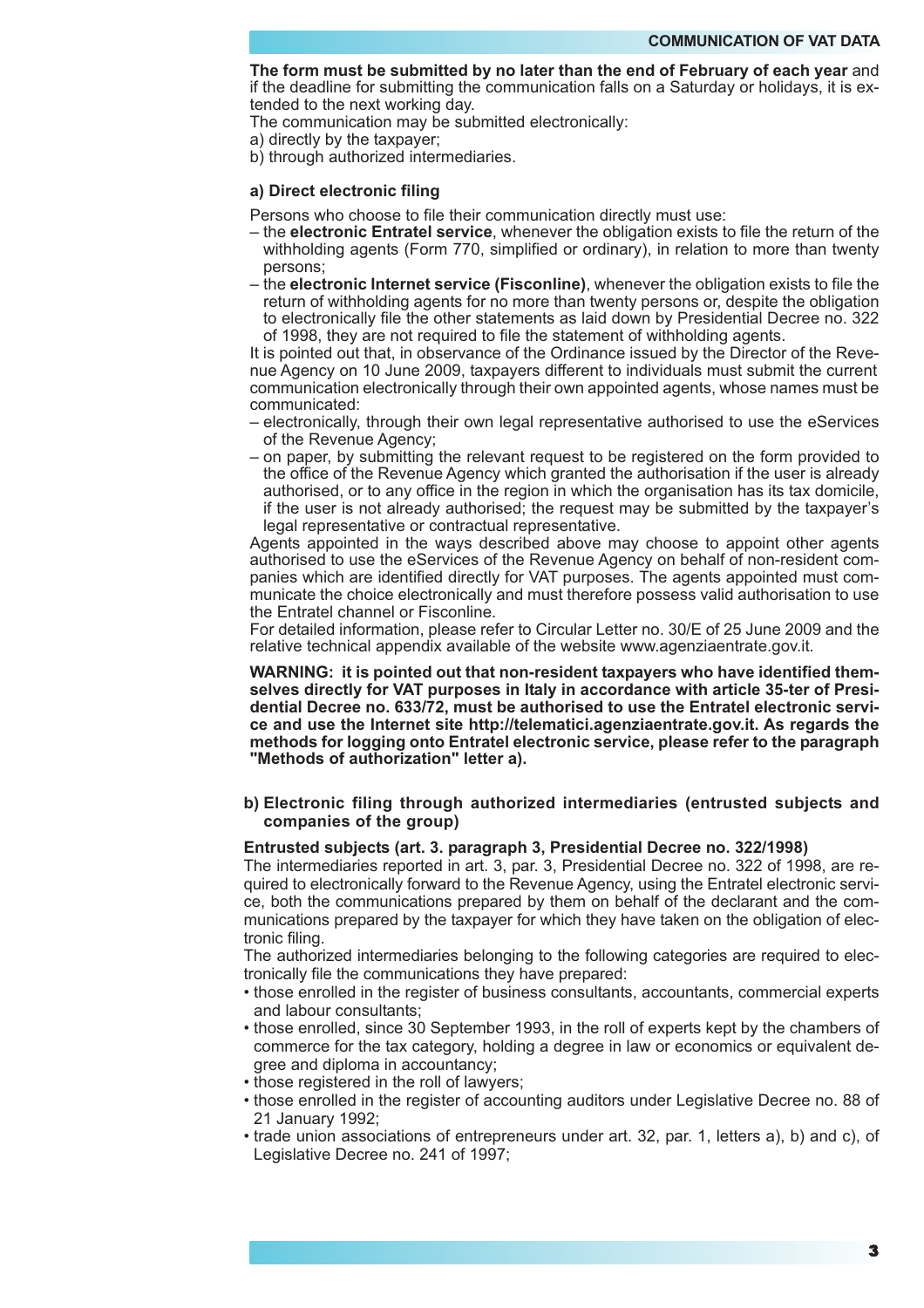- associations mostly consisting of subjects belonging to ethnic-linguistic minorities;
- Caf employees;
- Caf companies;
- those regularly engaged in the tax consulting business;
- those registered in the roll of agronomists and forest experts, agro-technicians and agricultural experts.

Other subjects required to electronically file the communications they have prepared, included professional firms and service companies in which at least half of the members or more than half of the share capital is owned by subjects enrolled in some registers, boards or rolls as specified in the Directing Decree of 18 February 1999.

These subjects can fulfil their obligation of electronically filing the communications also by using companies participated by national counsels or by the registers, boards or rolls as specified in the abovementioned decree, by the relevant enrolled subjects, by the associations representing them, by the relevant social securities systems, by the single members of said associations. These subjects shall file the statement by using their own identification code, although the obligation to forward them is taken by the single participants on behalf of their own clients.

The acceptance of the communications prepared by the taxpayer is optional and the intermediary of the electronic service may charge a fee for the service rendered.

# **Communication filed by companies belonging to a group (art. 3, paragraph 2-bis)**

Within a group, the electronic filing of the communications of the subject belonging to the group, in which at least one company or body is obliged to perform electronic filing, can be performed by one or more subjects of the same group exclusively through the electronic service Entratel. The body (even if not commercial) or the controlling company (including a partnership) or controlled company are considered to belong to the group. Controlled are those joint-stock companies, limited partnerships with share capital and limited liability companies whose shares or stock are owned by the parent body or by another controlled of this body with a stake higher than 50 percent in the capital from the beginning of the previous tax period. This provision applies, in any case, to the companies and to the bodies required to issue consolidated fiscal returns pursuant to the Legislative Decree no. 127 of 09 April 1991 and Legislative Decree no. 87 of 27 January 1992, and to the companies subject to IRES (income tax for the corporate bodies) listed in par. 2, lett. a), of art. 38 of said Legislative Decree no. 127 and in the list of par. 2, lett. a) of art. 40 of said Legislative Decree no. 87.

A company in the group can electronically file the communications of the other companies belonging to the same group by taking on the obligation to file the communication. The same filing mode can also apply to those companies belonging to the same group and operating as tax representatives of foreign companies, even if these do not belong to the same group.

To entrust another company of the group with the electronic filing of the communication, the declarant company shall hand out its communication, duly signed, to the entrusted company; the latter shall comply with all the regulations provided for electronic filing through authorized intermediaries described in the following paragraph.

It is pointed out that companies use the eServices exclusively through the appointed agents and/or operators appointed to act in their name and behalf according to the procedures illustrated above.

## **The documentation that must be provided to the declarant by the intermediary (the person filing the statement or the company belonging to the group) and proof of the filing of the communication**.

Based on the provisions contained in the above-mentioned Presidential Decree no. 322 of 1998, authorized intermediaries and the companies of the group in charge of the electronic filing, shall:

• issue the declarant, (simultaneously with the receipt of the filing or the acceptance of the instruction to prepare it), with an undertaking to electronically post the data contained in the communication to the Revenue Agency, specifying whether the communication was delivered to him already completed or whether it will be prepared by him; this undertaking must be dated and signed by the intermediary or by the group company, even if issued in an informal manner. The date of the undertaking, together with the personal signature and tax code, must be set out in the aforesaid communications in the section headed: "Undertaking to electronic filing" to appear on the front page of the communication;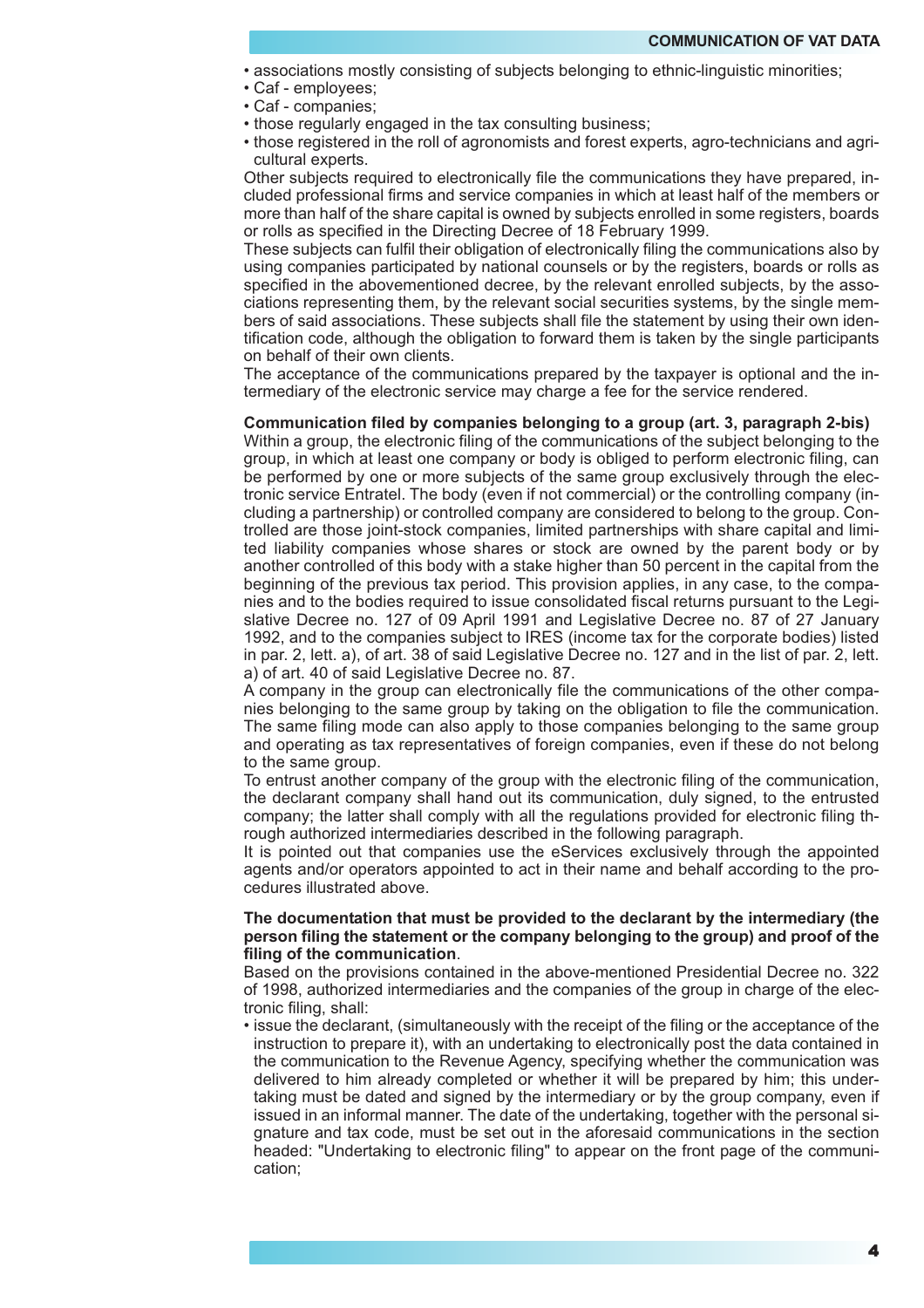- issue the declarant, within 30 days of the deadline provided for the electronic filing of the communication, with the original communication (the details of which were transmitted electronically), drawn up on a form which complies with the one approved by the Revenue Agency, duly signed by the taxpayer. A copy of the notification from the Revenue Agency confirming receipt of the communication must also be provided to the declarant. This communication proves for the declarant the accomplished filing of the annual communication of VAT data and shall be kept by the declarant together with the original communication, and the remaining documentation must be kept by the declarant for the period provided for in article 43 of Presidential Decree No. 600 of 1973 during which period the Revenue Agency may carry out audits;
- keep a copy of the communications transmitted (on computerized media), for the same period of time provided for in article 43 of Presidential Decree No. 600 of 1973, should the Revenue Agency require it to be exhibited in the event of an audit being carried out.

# **WARNING: We wish to remind you that for the storage of the IT documents relevant in order to comply with the tax provisions, taxpayers' must observe the modalities outlined by Ministerial Decree of 23 January 2004 and the procedures outlined in the CNIPA deliberation no. 11 of 19 February 2004.**

**More precisely, it is necessary for all of the copies of the communications to be memorized on an IT support, the legibility of which must be guaranteed over time, as long as a chronological order is ensured and that there is not a continuity solution for each tax period, moreover search functions and data extraction functions of the IT archives must be guaranteed in relation to the surname, name, company name, tax code, VAT number or logical associations with the latter. This procedure will be ended with electronic signature and the application of a temporal mark.** 

## **Notification of the electronic filing of the annual communication of VAT data**

The notification by the Revenue Agency confirming that the annual communication of VAT data has been electronically filed via the electronic service is transmitted electronically to the user who filed it. This communication can be found in the "Receipts" section of the site http://telematici.agenziaentrate.gov.it, where receipts are available for all returns filed. In any case, the communication of receipt can be requested with no time limit (by both taxpayers and intermediaries) at any Revenue Agency Office.

In order to verify whether the returns electronically filed were filed in good time, it must be remembered that returns filed within the deadlines provided for in Presidential Decree No. 322 of 1998, which were rejected by the electronic service, will be deemed to have been filed in a timely manner, provided that they were re-filed within five days of the date of the notification containing the reasons for the rejection (see Circular of the Ministry of Finance - Department of Collections no. 195 dated 24.09.1999).

#### **Methods of authorization**

# **a) Submission via the Entratel electronic service**

In order to obtain authorisation to use the Entratel online service it is necessary to:

- apply for pre-registration for the service using the specific option in the section entitled "If you have not yet registered for the service ..." at **http://telematici.agenziaentrate. gov.it**;
- print out the result of pre-registration using the option "Print copy for office use";
- fill in the application for authorisation according to type of user and submit it within 30 days of receiving the aforementioned pre-registration code to one of the Revenue Agency's Offices in the region of the applicant's own tax domicile, enclosing the abovementioned printed copy and all other necessary documentation;

The Office will provide the applicant with a "virtual" envelope, the number of which is stated on the certificate provided by the clerk. This number, together with the details obtained through pre-registration, is used by the user to acquire, through the "First-time access – Acquisition of data" function, the credentials required to generate the necessary secure environment and to access the restricted areas of the website dedicated to eServices. For users different from individuals, it is pointed out that one of the appointed Agents or Operators must generate the necessary secure environment.

The application forms, the relevant instructions and the list of the offices are available on the site http://telematici.agenziaentrate.gov.it and at the offices. For the solution of problems related to the use of the electronic service Entratel,a call centre has been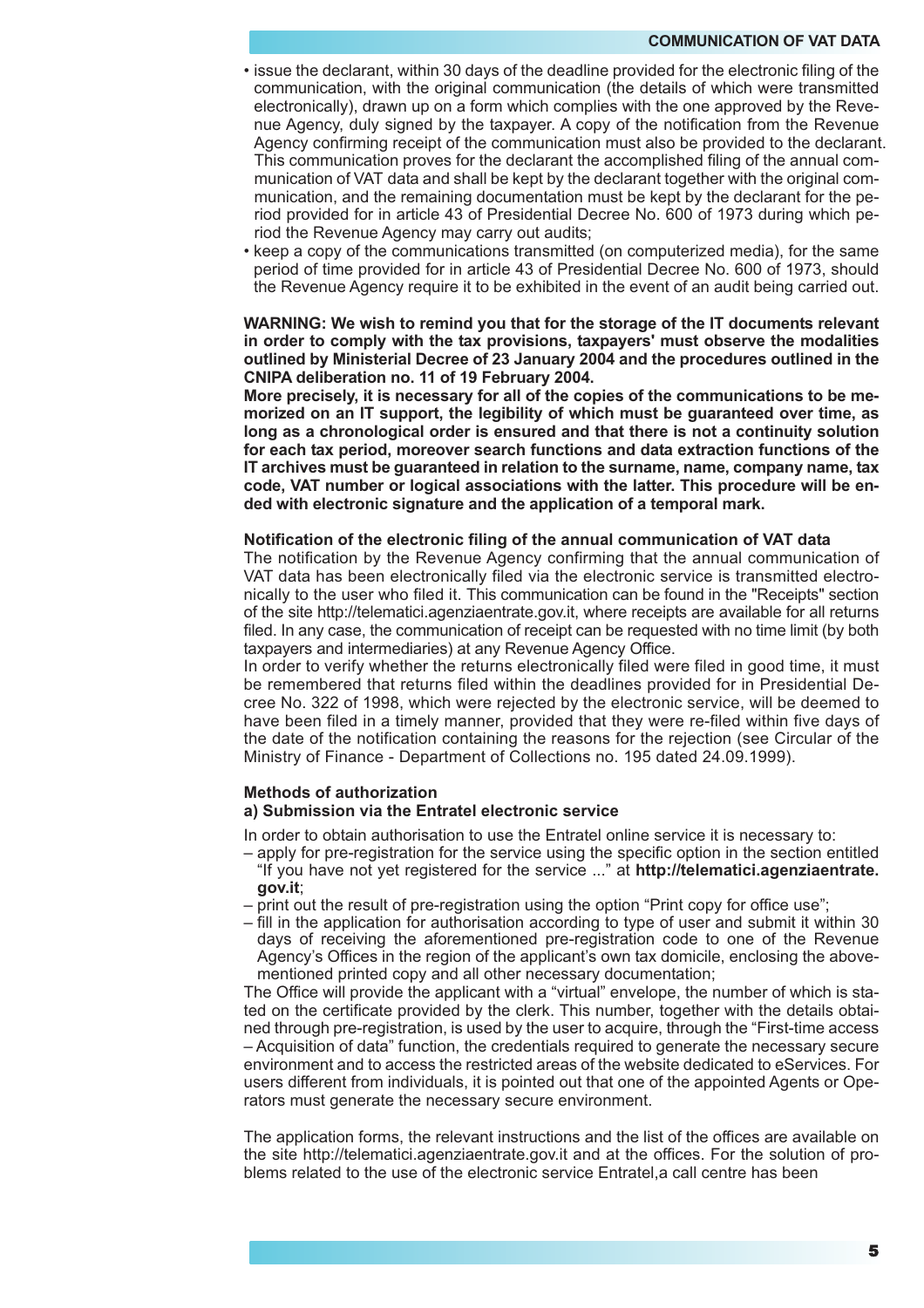purposely set up. It can be contacted using the toll free number reported in the documents issued by the office at the time of authorizing access to the service. Taxpayers are also advised to consult the website http://assistenza.finanze.it and the site http://telematici.agenziaentrate.gov.it for technical and regulatory information.

**WARNING: for non-resident taxpayers who have identified themselves directly for VAT purposes in Italy in accordance with article 35-ter, authorisation to use the Entratel electronic service is granted by the Pescara Operational Centre at Via Rio Sparto 21, 65129 Pescara, upon assignment of the VAT registration number, in accordance with the details contained in the declaration made for the purposes of direct identification and the copy enclosed printed by taxpayers other than individuals after pre-registration with the Entratel service. The abovementioned office either sends the virtual envelope to the applicant by post or consigns it to an appointed agent (in possession of the required applicant's authorisation and his/her own identity document as well as an identity document of the applicant). The number of the virtual envelope is used to acquire the necessary credentials for generating the secure environment and, if the user is an individual,** to access the restricted areas of the website dedicated to eServices.

Taxpayers other than individuals may access the abovementioned restricted areas through the appointed agents and/or appointed operators as set out above.

#### **b) Submission through the Internet e-Service (Fisconline)**

An essential requirement for filing is the possession of a PIN (Personal Identification Number) code, which can be requested by the taxpayer:

a) via web, by connecting to http://telematici.agenziaentrate.gov.it;

b) by calling the automatic telephone service on (+39) 848 800 444;

c) at any Revenue Agency Office.

The issue of the PIN does not oblige the declarant to use the Internet electronic service (Fisconline), as it is always possible to file the return through an authorized intermediary. It is pointed out that the PIN code is for personal use only and may not be disclosed to third parties.

Users are reminded that taxpayers other than individuals authorised to use the Fisconline service are subject to the same regulations as appointed intermediaries and appointed operators. For further information please consult the website http://telematici.agenziaentrate.gov.it.

## **Particular cases of submission**

# **Companies and entities making use of the group VAT payment procedure**

The entities and companies, who for the year relating to the communication made use of the procedure for group VAT payment referred to in the last paragraph of article 73 must each submit a form containing their own information.

Thus, the controlling company must submit the communication relating to its own activities and not those relating to the entire group.

#### **Taxpayers with separate accounting**

Taxpayers who have carried out more than one activity in respect of which they have kept, either in terms of the law or by choice, separate accounts under article 36, must submit a single form, which summarizes all the activities managed with separate accounting.

If the activity is one in respect of which the taxpayer does not have to submit the annual VAT declaration and consequently does not have to submit the communication, the information relating to this activity must not be included in the communication to be submitted for the other activities, in respect of which the obligation to make the declaration exists.

**Taxpayers with extraordinary transactions or other substantial transformations (mergers, splits, transfer of businesses, conferment, etc.)**

## *Extraordinary transactions or transformations that took place during the fiscal year to which the communication relates*

1) Where the **assignor** (the incorporated or split company, the conferring, ceding or donating party) **has ceased to exist** by reason of the extraordinary transaction or transformation **the assignee** (the incorporating or beneficiary company, the conferee, transferee, or donee) **must submit two separate data communications**:

• the first containing the information relating to the transactions carried out by the person itself during the fiscal year to which the communication refers;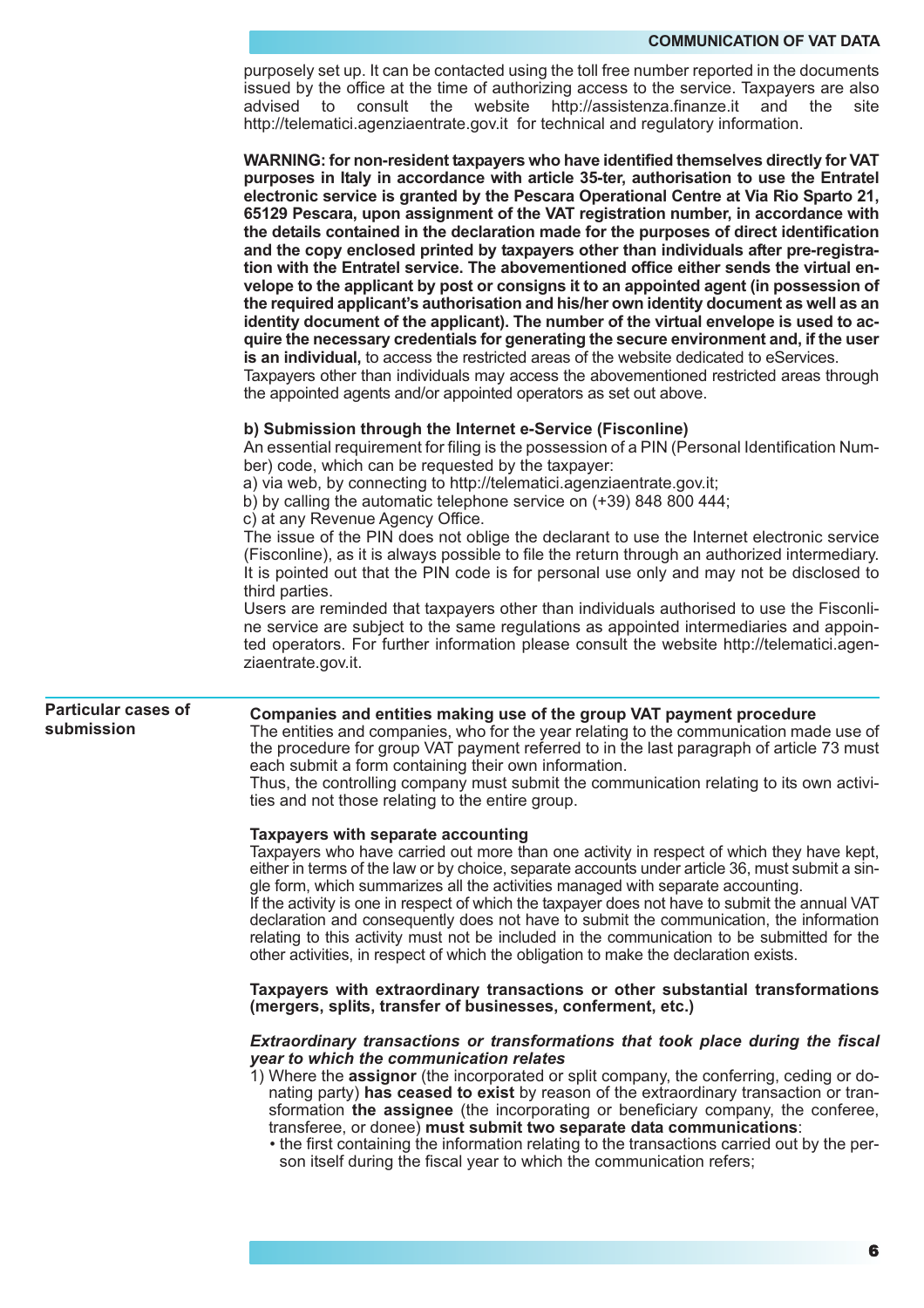- the second containing the information relating to the transactions carried out by the assignor during the part of the year to which the communication refers and up to the last payment made prior to the extraordinary transaction or transformation; the communication must contain the following information: the information relating to the incorporated, split or conferring party etc. must be supplied in the section reserved for the *taxpayer*; the section reserved for the *declarant* must contain the information relating to the party that results from the transformation - the number 9 must be inserted in the box reserved for the appointment code
- 2) Where **the assignor has not ceased to exist** as a result of the extraordinary transaction or transformation, the communication of VAT data must be submitted:
	- **by the assignee**, if the extraordinary transaction or transformation **entailed the assignment of the input or output VAT**; this person will thus submit two separate communications in terms of the methods indicated in point 1). As a result, the assignor does not have to submit the communication relating to the activity forming the subject matter of the extraordinary transaction;
	- **by each of the persons** involved in the transaction, if the extraordinary transaction or transformation **did not entail the assignment of the input or output VAT** in relation to the transactions carried out by each of the parties during the fiscal year to which the communication refers.

# *Extraordinary transaction or transformation that occurred during the period between the 1st of January and the date of submission of the communication*

In this case, the communication of the information relating to the transactions carried out by **the assignor** during the course of **the entire previous year**, must always be submitted by **the assignee** (by following the methods indicated in point 1), if the assignor **has ceased to exist** by reason of the extraordinary transaction and provided that the obligation was not discharged directly by the assignor prior to the extraordinary transaction or the transformation. However, where as a result of the extraordinary transaction **the assignor has not ceased to exist**, each person taking part in the transaction **must autonomously discharge the duty** to declare relating to the transactions carried out during the entire fiscal year to which the communication refers and the transfer or otherwise of the input or output VAT resulting from the extraordinary transaction will only become relevant for the purpose of the data communication to be submitted in the following year, in accordance with the methods indicated in point 2).

Naturally, in the case of **testamentary succession**, the communication must be submitted by the heirs for the entire fiscal year - the number 7 must be entered in the box reserved for the appointment code.

# **Non-resident persons**

#### *Fiscal agent*

The fiscal agents of non-resident persons, appointed under the second paragraph of article 17 are obliged to submit the annual communication of VAT data indicating the information relating to the transactions carried out in the year to which the communication refers and reflecting the appointment code 6 in the section relating to the declarant.

#### *Non-resident persons registered directly*

Non-resident persons who are registered directly in Italy under article 35*-ter* are obliged to submit the annual communication of VAT data relative to the transactions carried out by them during the fiscal year.

## *Persons who operated via a fiscal agent during the fiscal year, as well being registered directly*

In all cases in which a non-resident subject has carried out, in the same tax year but obviously in different periods of the year, significant operations for VAT purposes in Italy either through a tax representative or by identifying him/herself directly, the obligation to submit the annual communication of VAT data must be fulfilled by a single communication being filed by the subject (tax representative or non-resident subject identified directly) operating on the date that the communication of VAT data was submitted.

#### *Established organization*

In cases where a non-resident person has an established organization in Italy, an annual communication of VAT data that refers to the information relating to transactions, which were carried out during the fiscal year and which are attributable to the organization, must be submitted. In this case, the appointment code 1 must be reflected in the section relating to the declarant.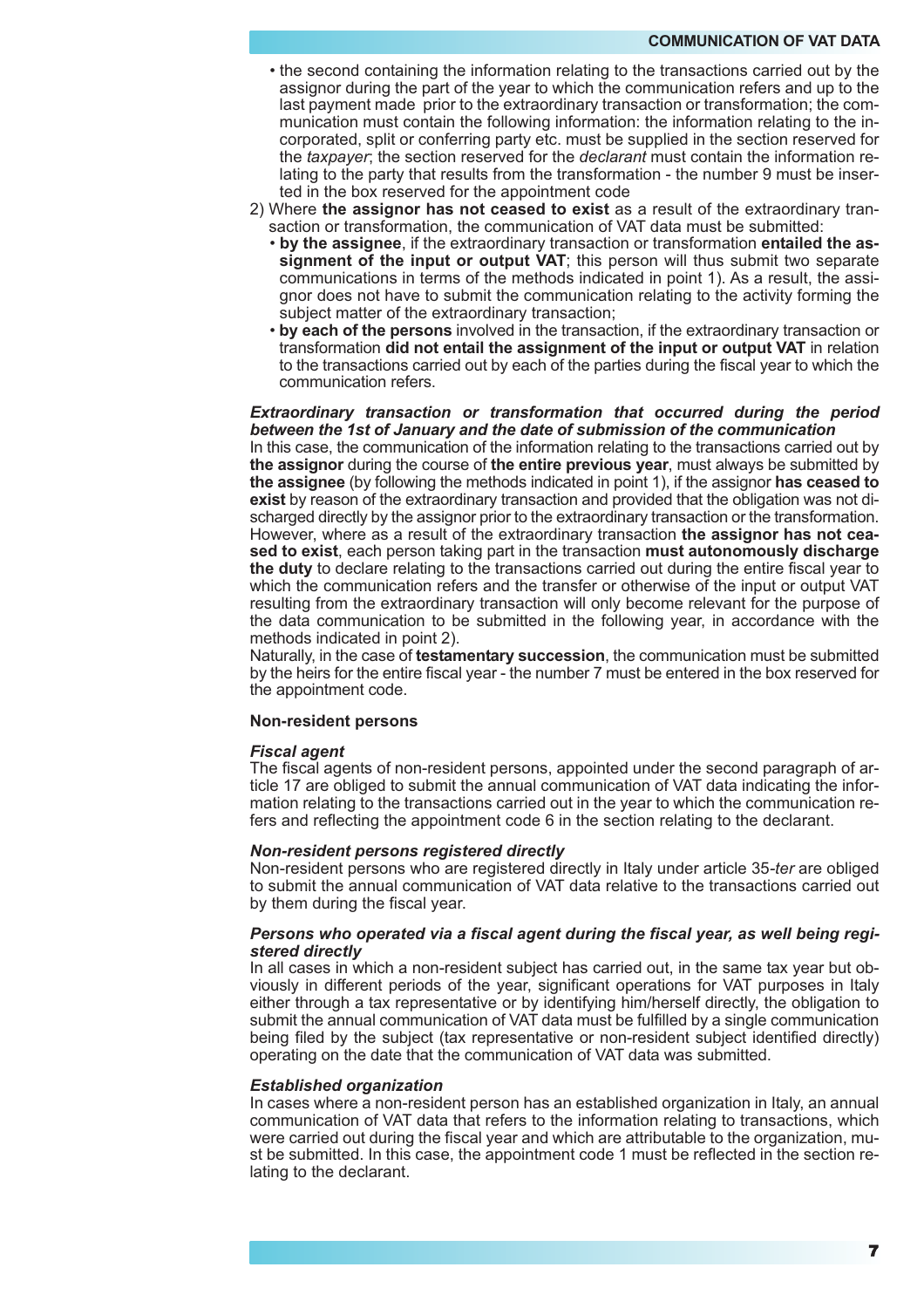It is pointed out that in accordance with the new text of article 17 of Presidential Decree no. 633 of 1972 (as amended by article 11 of Decree Law no. 135 of 26 September 2009), in the case of a permanent organisation in Italy, the obligations pertaining to operations carried out by the parent company cannot be fulfilled through a tax representative or direct identification, but must be combined under the VAT status attributed to the permanent organisation. Consequently, in accordance with the new rules, a non-resident subject may not assume dual VAT status in Italy and may hold only one VAT registration number.

**Methods of completion**

#### **Information required**

The form has 2 pages:

- the first page contains the information relating to the processing of personal data;
- the second page contains the fields relating to the taxpayer's identity (at the top of the page), which must always be completed. The relevant sections of the form follow.

## **SECTION I - GENERAL DATA**

FISCAL YEAR: provide the calendar year to which the communication of VAT data refers.

#### **Taxpayer**

VAT REGISTRATION: provide the VAT registration number of the taxable person.

ACTIVITY CODE: the code relating to the predominant activity must be indicated (with reference to turnover) taken from the classification of economic activities in force when the form is submitted, this classification may be consulted at the offices of the Revenue Agency or on the Internet sites www.agenziaentrate.gov.it and www.finanze.gov.it.

SEPARATE ACCOUNTING: cross the box if, during the fiscal year to which the communication refers, the taxpayer has carried out more than one activity, in respect of which there has been separate accounting under article 36. Obviously, the box must also be crossed where the taxpayer has managed two activities with separate accounting, where one of the activities is exempt from submitting the annual VAT declaration based on specific legislative provisions and is consequently also exempt from submitting the communication.

COMMUNICATION OF ENTITY OR COMPANIES BELONGING TO A VAT GROUP: cross the box if the communication is submitted by an entity or company that has availed of the special group VAT payment procedure during the year to which the VAT communication data refers, as per the last paragraph of article 73.

SPECIAL OCCURRENCES: cross the box if the deadline for the submission of the communication falls during the period of suspension from the performance of the obligations, owing to the occurrence of special events.

#### **Declarant**

This section must only be completed in cases where the declarant (the person who signs the communication) is not the same person as the taxpayer to whom the communication refers.

TAX CODE: provide the tax code of the declarant (the individual) who signs the declaration.

APPOINTMENT CODE: give the appointment code of the declarant with reference to the following table:

# **TABLE OF APPOINTMENT CODE**

- **1** Legal, contractual, de facto agent or managing member;
- **2** Agent of a minor, disabled or incompetent person, tutoring administrator, or the administrator of an estate held in abeyance, the administrator of an estate that is assigned under a suspensive condition or that is assigned in favour of an unborn child, who has not yet been conceived;
- **5** Judicial custodian (judicial custody), or judicial receiver in the capacity of the representative of the attached assets or judicial commissioner (receivership);
- **6** Fiscal agent of a non-resident person;
- **7** Heir;
- **8** Liquidator (voluntary winding-up);
- **9** The person required to submit the return for VAT purposes on behalf of a tax subject no longer in existence,following extraordinary operations or other substantial subjective transformations (transferee of company, beneficiary company, incorporating company, conferee company, etc.)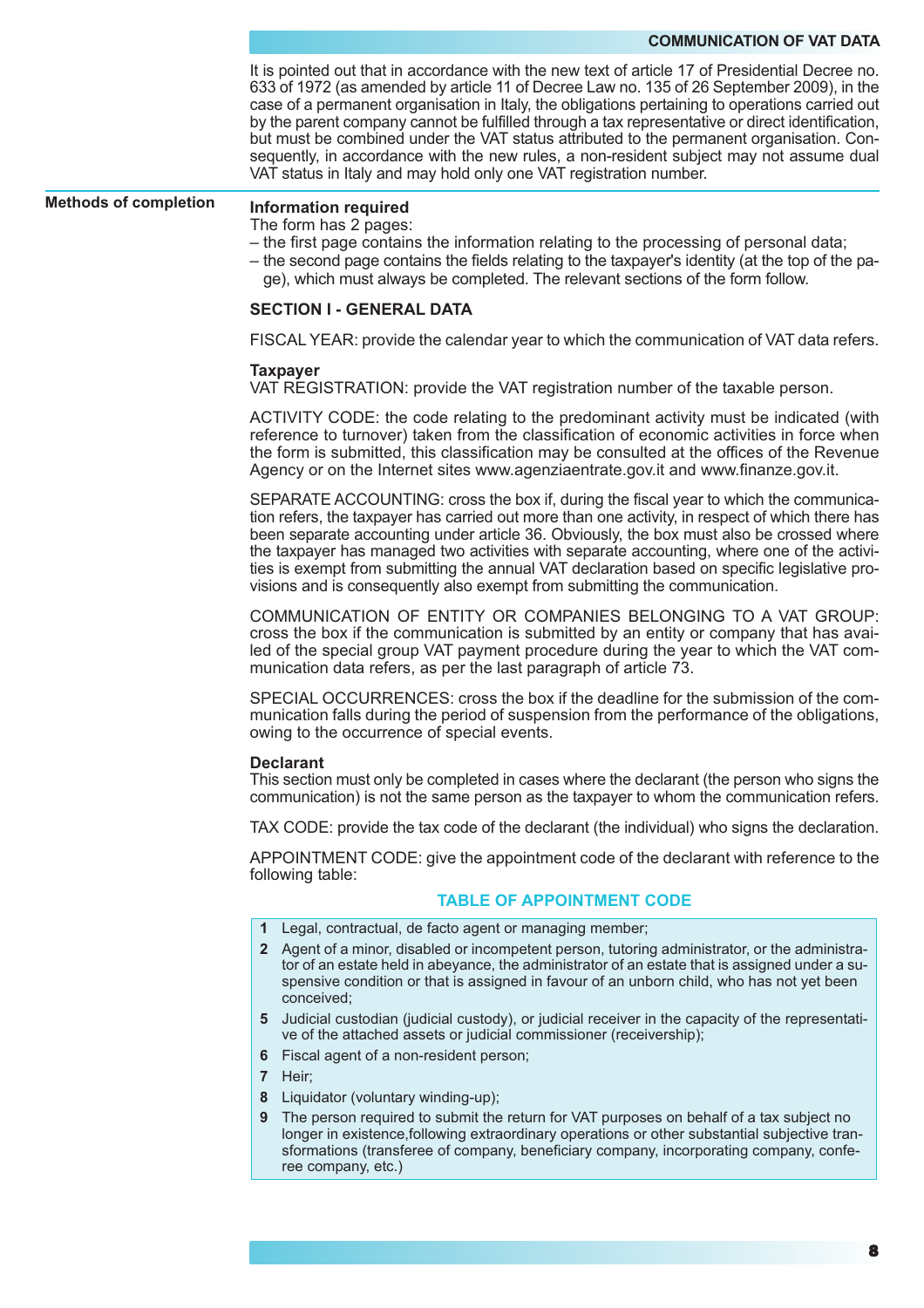TAX CODE OF THE DECLARANT COMPANY: in cases where the declarant is a company submitting the VAT declaration on behalf of another taxpayer, this field must also be completed. In this case the appointment code that corresponds to the existing relationship between the declarant company and the taxpayer must be indicated in the space provided. This category includes, for example, a company appointed as a fiscal agent by a non-resident person, under the third paragraph of article 17, a company that indicates appointment code 9 as the beneficiary company (of a split company) or the incorporating company (of an incorporated company) as well as the company that submits the declaration as the contractual agent of the taxpayer.

## **SECTION II - INFORMATION RELATING TO TRANSACTIONS CARRIED OUT**

## **NOTE: clarification and further details regarding the different types of transactions to be indicated in this section are given in the instructions for the completion of the annual VAT declaration and the related appendix.**

The amounts, which must be indicated net of the changes made under article 26, must be expressed in Euro rounded up if the decimal fraction is equal to or greater than 50 cents or rounded down if it is less 50 cents. For this purpose the two final zeros have been printed after the comma in the spaces for the amounts.

## **Taxpayers making quarterly payments**

Taxpayers who make quarterly payments under article 7 of Presidential Decree No. 542 of 14 October 1999, article 73, paragraph 1, letter e) and article 74, paragraphs 4 and 5, or on the basis of other special provisions, must submit the annual communication of VAT data making reference to all the transactions carried out during the fiscal year. The details concerning the period October-December, in order to set out the output or input VAT relative to the entire fiscal period must therefore also be included.

## **Taxpayers whose accounting is done by third parties**

Taxpayers who have entrusted their accounting to third parties and who under article 1, paragraph 3 of Presidential Decree No. 100 of 1998, have chosen the special method of calculating the periodic payments (based on the VAT payable in the second preceding month) must in any event submit the annual communication of VAT data relative to all the transactions carried out in the fiscal year.

#### **Taxpayers who adopt special regimes for the determination of the tax**

Taxpayers who, during the fiscal year, arising out of a legal obligation or by choice adopt special criteria to determine the tax due or deductible (for example special regimes for agricultural and farm holiday concerns) must record in line CD4 (VAT payable) and in line CD5 (VAT deducted) the amount arising out of the application of the special regime to which they belong.

In cases where the particular regime adopted does not provide for the deduction of the tax (for example the used goods regime, the special regime for travel and tourism agencies, the special regime for show business), line CD5 must obviously not be completed in relation to the transactions to which said regime applies.

# **Asset transactions**

**Line CD1, field 1**, for the period of reference, indicate the **aggregate amount of the asset transactions**, (the sale of goods and the work done) net of VAT, carried out in Italy and within the community, as well as the exports made, including those transactions with deferred payment relevant for VAT purposes (taxable, non-taxable, exempt and "zero" rated), recorded in the invoice or considerations register or which are in any event subject to recording, excluding those transactions that are exempt in respect of which the taxpayer took advantage of the exemptions in terms of article 36*-bis*. Taxpayers benefiting from this exemption must still indicate the amount of the operations as per numbers 11), 18) and 19) of article 10, for which they are still obliged to issue and register invoices.

It is emphasized that taxpayers benefiting from a reduction of the taxable amount (**publishers**) must indicate the taxable amount of the transactions net of the reduction due in the line.

**In line CD1, field 2,** indicate the aggregate amount of the **non-taxable transactions** already included in field 1 of the same line:

– exports and other non-taxable transactions, that may contribute to the formation of the ceiling referred to in paragraph 2 of article 2 of Law No. 28 of 18 February 1997, inclu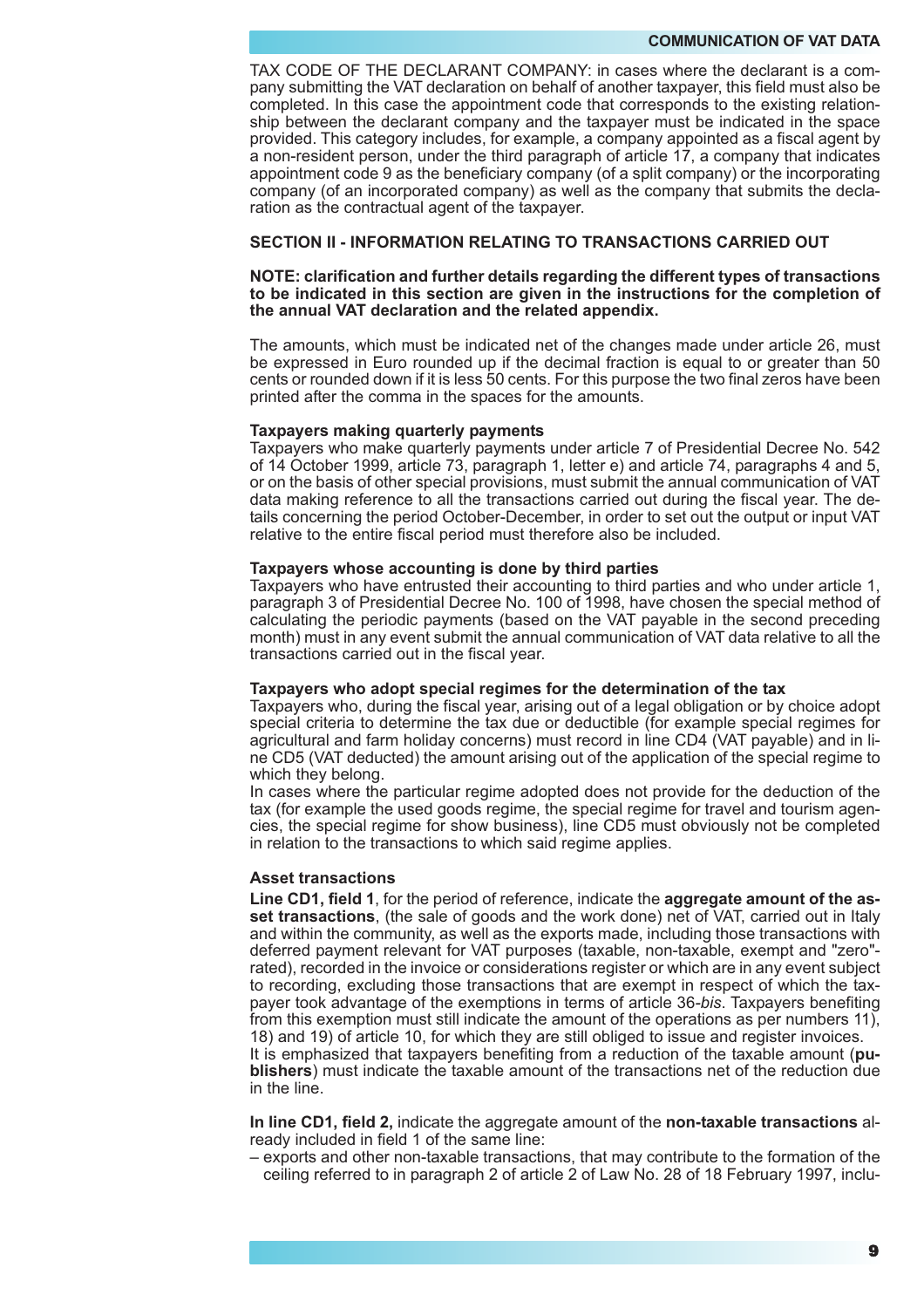ding the sale of goods carried out in terms of article 71, regarding traders residing in the Republic of San Marino and the Vatican City. **Intra-community sales must not be included** and must be indicated in the following field 4 instead;

- non-taxable transactions carried out regarding exporters who have submitted the declaration of intent;
- other qualified non-taxable transactions that do not contribute to the formation of the ceiling, which include for example the non-taxable part of the considerations relating to transactions that fall within the marginal regime in terms of Decree Law No. 41 of 1995 (used goods etc.) referred to above.

**Line CD1, field 3**, indicate the aggregate amount (already included in field 1 of the same line) of the **exempt transactions** in terms of article 10.

**Line CD1, field 4**, indicate the aggregate amount of the non-taxable **intra-community sale of goods**, which are already included in field 1 of the same line and recorded in the invoice register (article 23) or in the register of considerations (article 24). It is pointed out that this line must not include intra-community purchases, even if they have been recorded in the abovementioned registers.

**Line CD1, field 5**, indicate sales of capital goods already included in the previous fields.

#### **Liability transactions**

**Line CD2, field 1**, indicate the **aggregate amount**, net of VAT, of the domestic and intracommunity **purchases** and imports relevant for VAT purposes, included purchases subject to deferred payment, relative to goods and services, resulting from the invoices and bills of entry for imports that have been recorded or which are subject to recording, during the year of reference, in the purchases register in terms of article 25 or in other registers required by the provisions relating to special regimes.

**Line CD2, field 2**, indicate the aggregate amount of the **non-taxable purchases** already included in field 1 of the same line:

– domestic purchases and imports made without paying VAT, using the ceiling in terms of paragraph 2 of article 2 of Law No. 28 of 18 February 1997;

– domestic purchases made without using the ceiling, which are objectively non-taxable. The line **must not include** non-taxable intra-community purchases, which must be indicated in the following field 4 instead.

**Line CD2, field 3**, indicate the amount, already included in field 1 of the same line of the **exempt** domestic **purchases**, the imports not subject to VAT (article 68, excluding letter a), as well as the imports of gold for investment purposes.

This line **must not include** the total of the exempt intra-community purchases (paragraph 1 of article 42 of Decree Law No. 331 of 1993), which must instead be included in field 4.

**Line CD2, field 4**, indicate the aggregate amount of the **intra-community purchases of goods** already included in field 1 of the same line.

Remember that this line must include: the non-taxable intra-community purchases in terms of paragraph 1, article 42 of Decree Law No. 331 of 1993 (including purchases made without payment of VAT, using the ceiling in terms of paragraph 2, article 2 of Law No. 28 of 18 February 1997) and those in terms of article 40, paragraph 2, of the same Decree Law (tri-lateral community transactions with the national trader acting as the transferee-transferor).

**Line CD2, field 5**, indicate purchases of capital goods already included in the preceding fields.

These are depreciable, tangible or intangible goods as set out in articles 102 and 103 of Presidential Decree no. 917 of 22 December 1986, including goods costing not more than 516.46 euros and including the residual value for goods already purchased under leasing agreements (for example plant, machinery and equipment, etc.) and non-depreciable capital goods, purchased under leasing agreements, calculating the amount of the instalments paid for capital goods purchased under leasing, usufruct or hire agreements or other forms of payment and considerations for the purchase of non-depreciable capital goods (for example land).

#### **Importation without paying VAT on entry into customs**

**Line CD3**, must only include the imports of gold material, semi-finished gold products and the imports of pure silver, and imports of scrap and other recycled material in terms of article 74, paragraphs 7 and 8, already included in line CD2, field 1, in respect of which, un